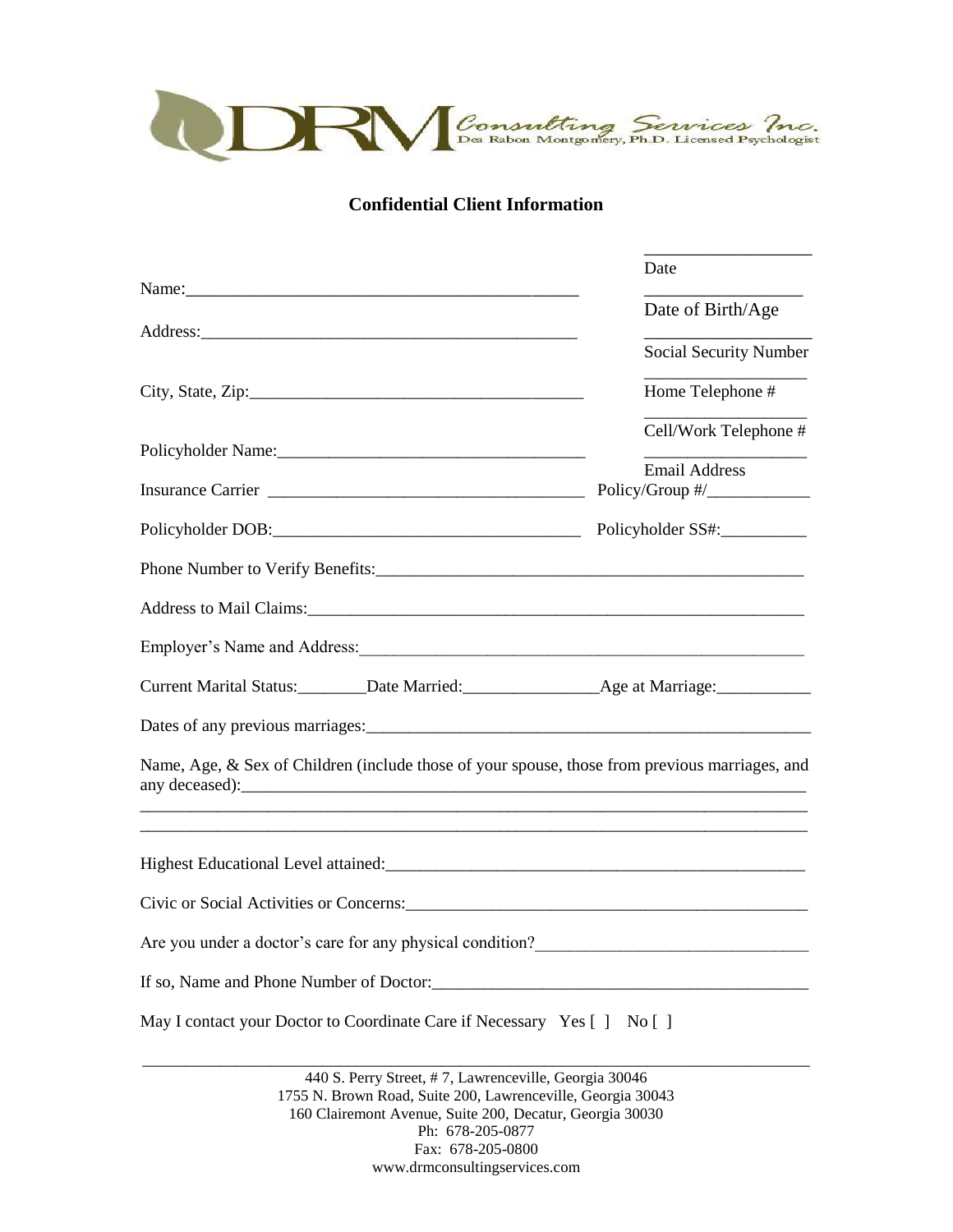| List any major illnesses and injuries you have had in the past:                                                                                                                                                                |  |
|--------------------------------------------------------------------------------------------------------------------------------------------------------------------------------------------------------------------------------|--|
|                                                                                                                                                                                                                                |  |
| List any surgeries or hospitalizations you have had in the past:                                                                                                                                                               |  |
|                                                                                                                                                                                                                                |  |
| Do you smoke? Yes/No If yes, how many packs per day?<br>Do you drink alcohol? Yes/No If yes, how many glasses per day?___________________<br>Do you use other drugs Yes/No If yes, What? How frequent?________________________ |  |
|                                                                                                                                                                                                                                |  |
|                                                                                                                                                                                                                                |  |
|                                                                                                                                                                                                                                |  |
|                                                                                                                                                                                                                                |  |

## BRIEFLY STATE WHY YOU ARE SEEKING THERAPY AND YOUR GOALS FOR THERAPY:\_\_\_\_\_\_\_\_\_\_\_\_\_\_\_\_\_\_\_\_\_\_\_\_\_\_\_\_\_\_\_\_\_\_\_\_\_\_\_\_\_\_\_\_\_\_\_\_\_\_\_\_\_\_\_\_\_\_\_\_\_\_\_\_\_\_\_\_

How long has this situation been in existence?

Please circle all of the following that apply:

| Abuse/Neglect                     | <b>Family Conflict</b> | Panic                         | <b>Stress</b>            |
|-----------------------------------|------------------------|-------------------------------|--------------------------|
|                                   |                        |                               |                          |
| Anger                             | Financial              | <b>Parenting Difficulties</b> | <b>Suicidal Thoughts</b> |
|                                   | <b>Difficulties</b>    |                               |                          |
|                                   |                        |                               |                          |
| Anxiety/Nervousness/Fears         | Health                 | Promiscuity                   | <b>Tiredness</b>         |
|                                   | Problems               |                               |                          |
|                                   |                        |                               |                          |
| Career/Work Difficulties          | Irritability           | Psychosis                     | <b>Trauma History</b>    |
|                                   |                        |                               |                          |
| <b>Concentration Difficulties</b> | Legal Issues           | Poor Self Control             | Weight Loss/Gain         |
|                                   |                        |                               |                          |
| Depression                        | Loneliness             | <b>Relationship Issues</b>    | Alcohol/Drugs            |
|                                   |                        |                               |                          |
| Divorce/Separation                | Low Self               | Sexual                        | Other                    |
|                                   | Esteem                 | Problems/Sexuality Issues     |                          |
|                                   |                        |                               |                          |
| Eating Problems/Disorder          | Memory                 | <b>Shyness</b>                |                          |
|                                   | <b>Difficulties</b>    |                               |                          |